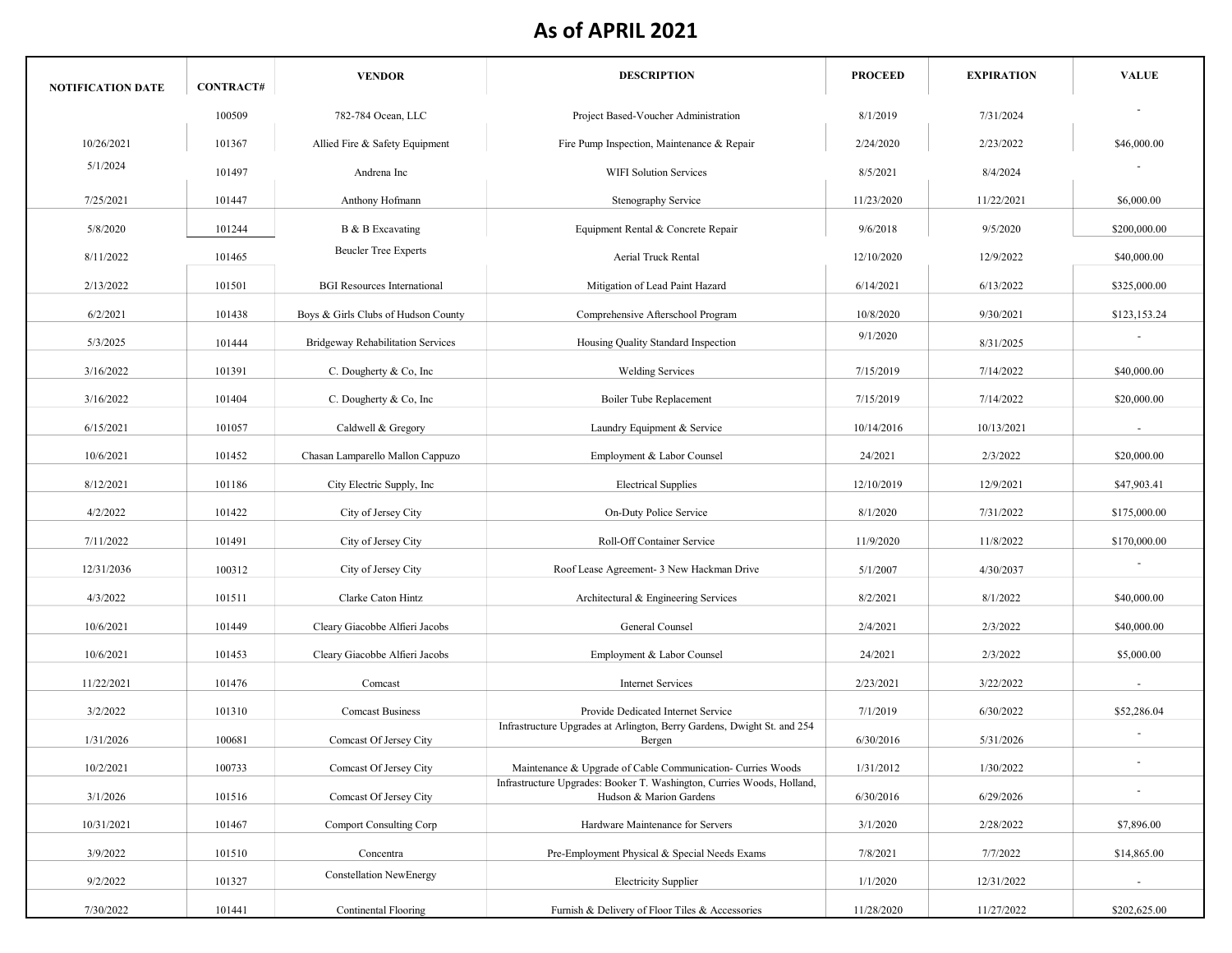| <b>NOTIFICATION DATE</b> | <b>CONTRACT#</b> | <b>VENDOR</b>                     | <b>DESCRIPTION</b>                                                      | <b>PROCEED</b> | <b>EXPIRATION</b> | <b>VALUE</b>   |
|--------------------------|------------------|-----------------------------------|-------------------------------------------------------------------------|----------------|-------------------|----------------|
| `10/32021                | 101475           | Corporate Employee Benefits       | Boiler & Machinery Insurance                                            | 2/1/2021       | 1/31/2022         | \$34,809.52    |
| 12/27/2021               | 101370           | D & S Appliance                   | Furnishing & Delivery of Major Appliances                               | 4/27/2020      | 4/26/2022         | \$769,685.00   |
| 3/10/2021                | 101225           | Department of Public Works        | Fuel Oil for JCHA Motor Vehicles                                        | 7/9/2018       | 7/8/2021          | \$26,250.00    |
| 5/13/2023                | 101245           | Document Solutions                | Lease of Multi-Function Copier/Printer                                  | 9/11/2018      | 9/10/2023         | \$172,730.40   |
| 6/18/2021                | 101431           | Duncan Hardware Inc               | Furnishing & Delivery of Plumbing Supplies                              | 10/26/2020     | 10/25/2021        | \$228,578.96   |
| 6/21/2021                | 101432           | Emphasys Software                 | Annual Maintenance of Network                                           | 11/1/2020      | 10/30/2021        | \$128,903.13   |
|                          | 101152           | <b>Emphasys Software</b>          | <b>UPCS</b> Inspection Software                                         | 7/11/2017      |                   | \$40,000.00    |
| 10/6/2021                | 101450           | Eric M. Bernstein                 | General Counsel                                                         | 24/2021        | 2/3/2022          | \$10,000.00    |
| 10/6/2021                | 101455           | Eric M. Bernstein                 | Employment & Labor Counsel                                              | 24/2021        | 2/3/2022          | \$5,000.00     |
| 10/6/2021                | 101462           | Eric M. Bernstein                 | Development Counsel                                                     | 24/2021        | 2/3/2022          | \$2,500.00     |
| 1/3/2022                 | 101373           | F.W. Webb $d/b/a$ Grant Supply    | Furnishing & Delivery of Tubwalls & Window Kits                         | 5/4/2020       | 5/3/2022          | \$116,574.00   |
| 4/17/2022                | 101520           | Ferguson Enterprises              | Miscellaneous Emergency Plumbing Supplies                               | 8/16/2021      | 8/15/2022         | \$6,000.00     |
| 5/4/2022                 | 101517           | Ferguson Enterprises              | Furnishing & Delivery of Hot Water Heaters                              | 9/2/2021       | 9/1/2022          | \$31,593.70    |
| 3/18/2020                | 101153           | <b>Financial Asset Management</b> | Debt Collection Service                                                 | 7/17/2017      | 7/16/2020         |                |
| 6/2/2023                 | 101518           | FM Generator                      | Emergency Generator Service-All JCHA Sites                              | 10/1/2021      | 9/30/2023         | \$51,100.00    |
| 10/31/2021               | 101337           |                                   |                                                                         | 3/1/2020       | 2/28/2022         | \$6,000.00     |
|                          |                  | Fyr Fyter Sales & Service         | Repair & Maintenance of Fire Suppression Systems And Fire Extinguishers |                |                   |                |
| 10/12/2021               | 101364           | Garden State Building Supply      | Furnishing & Delivery of Soild Core Doors                               | 2/10/2020      | 2/9/2022          | \$32,604.00    |
| 6/4/2022                 | 101435           | Garden State Environmental        | Right To Know & PEOSH/HCS, Compliance & Training                        | 10/3/2020      | 10/2/2022         | \$15,250.00    |
|                          |                  |                                   | Provide Affordable Housing & Homeless Assistant Support Under The       |                |                   |                |
| 10/31/2021               | 101504           | Garden State Episcopal CDC        | Continuum of Care (COC) Program                                         | 3/1/2020       | 2/28/2022         | \$408,046.00   |
| 5/3/2025                 | 101443           | Garden State Episcopal CDC        | Voucher Administration-811 Mainstream                                   | 9/1/2020       | 8/31/2025         |                |
| 4/17/2022                | 101519           | General Plumbing Supply           | Miscellaneous Emergency Plumbing Supplies                               | 8/16/2021      | 8/15/2022         | \$6,000.00     |
|                          | 101154           | Global Software, LLC              | Software Product, Service & Maintenance                                 | 7/31/2017      |                   | \$15,756.00    |
| 12/1/2022                | 101477           | GoDaddy                           | <b>Internet Licenses</b>                                                | 4/1/2021       | 3/30/2022         | \$1,234.71     |
| 1/17/2022                | 101487           | Grainger                          | <b>Blanket Contract-Miscellaneous Heating Supplies</b>                  | 5/18/2021      | 5/17/2022         | \$6,000.00     |
| 7/25/2025                | 100675           | Grant Capital Management, Inc.    | Financing of Energy Performance Contract                                | 11/23/2010     | 11/22/2025        | \$8,500,000.00 |
| 10/31/2023               | 101305           | Greater Bergen Community Action   | Lease Agreement-Marion Gardens                                          | 3/1/2019       | 2/28/2024         | \$14,400.00    |
| 5/3/2024                 | 101309           | Greater Bergen Community Action   | Lease Agreement-Curries Woods                                           | 9/1/2019       | 8/31/2024         | \$56,400.00    |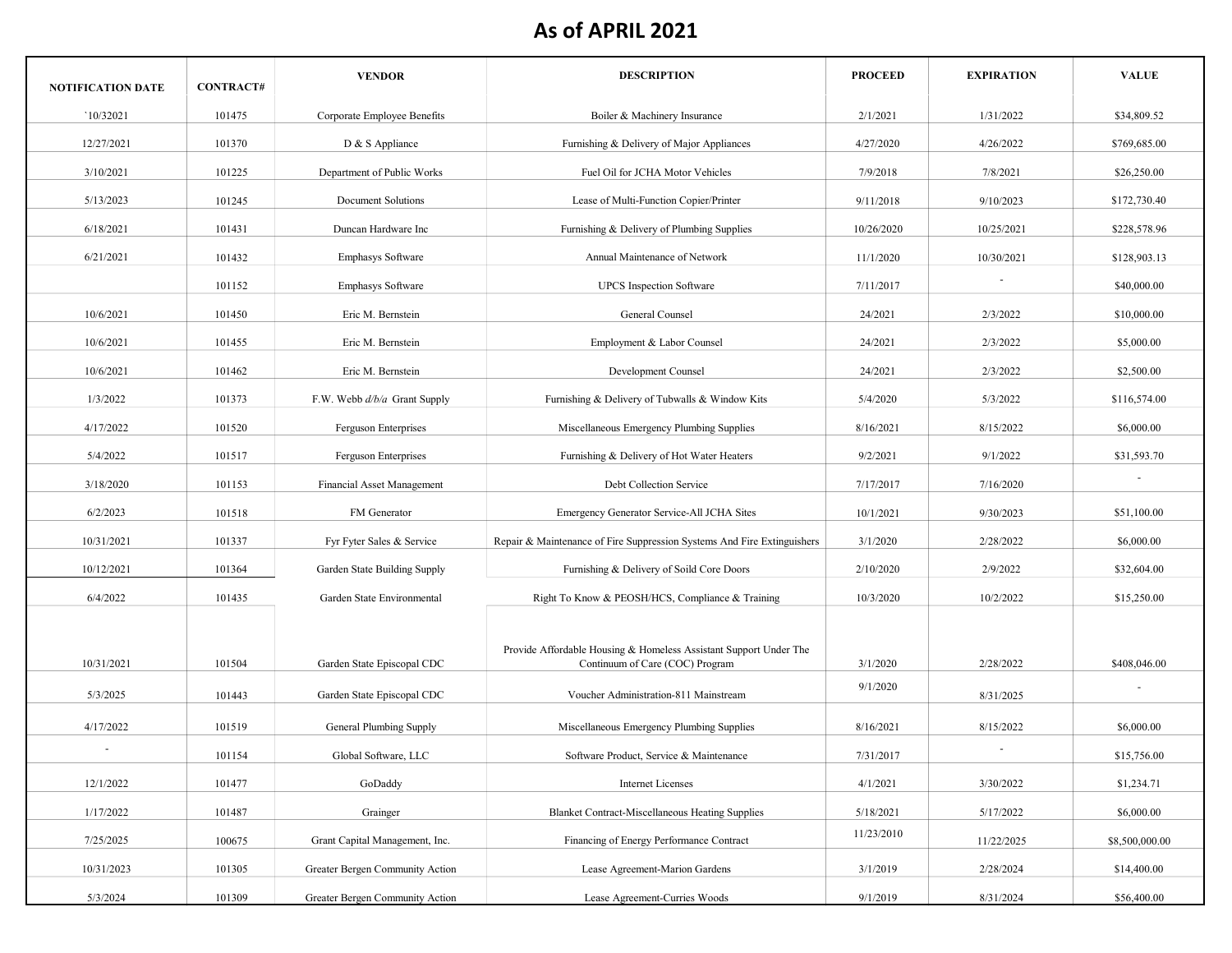| <b>NOTIFICATION DATE</b> | <b>CONTRACT#</b> | <b>VENDOR</b>                                              | <b>DESCRIPTION</b>                                                                                              | <b>PROCEED</b> | <b>EXPIRATION</b> | <b>VALUE</b> |
|--------------------------|------------------|------------------------------------------------------------|-----------------------------------------------------------------------------------------------------------------|----------------|-------------------|--------------|
| 5/16/2022                | 101234           | Haig Service Corporation                                   | Fire Alarm Monitoring                                                                                           | 9/14/2020      | 9/13/2022         | \$23,880.00  |
| 7/3/2021                 | 101314           | Haig Service Corporation                                   | Burglar Alarm Monitoring & Maintenance                                                                          | 11/1/2021      | 10/31/2023        | \$8,360.00   |
| 6/18/2021                | 101408           | HD Supply Solution                                         | Furnishing & Delivery of Kitchen Cabinets & Related Materials                                                   | 10/26/2020     | 10/25/2021        | \$100,00.00  |
| 10/5/2021                | 101472           | Herc Rental                                                | Tool Rental                                                                                                     | 2/3/2021       | 2/2/2022          | \$5,000.00   |
| 10/31/2021               | 101503           | Hoboken Shelter                                            | Provide Affordable Housing & Homeless Assistant Support Under The<br>Continuum of Care (COC) Program            | 3/1/2020       | 2/28/2022         | \$360,832.00 |
| 1/2/2022                 | 101488           | <b>Ideal Plumbing Supply</b>                               | Blanket Contract-Miscellaneous Plumbing Supplies                                                                | 5/3/2021       | 5/2/2022          | \$8,000.00   |
| 8/12/2021                | 101185           | Independent Hardware, Inc.                                 | Locks & Door Hardware                                                                                           | 12/10/2019     | 12/9/2021         | \$24,286.28  |
| 6/2/2023                 | 100492           | Jersey City Episcopal Community Development<br>Corporation | Project Based-Voucher Administration                                                                            | 10/1/2008      | 9/30/2023         |              |
| 8/2/2023                 | 100494           | Jersey City Episcopal Community Development<br>Corporation | Project Based-Voucher Administration                                                                            | 12/1/2008      | 11/30/2023        |              |
| 1/18/2031                | 101499           | Jersey City Municipal Ulitities Authority                  | Repair, Maintenance & Cleaning of Sewer Lines                                                                   | 5/19/2021      | 5/18/2031         | \$45,000.00  |
| 10/27/2022               | 101279           | Jersey Power Equipment                                     | Power Equipment Repair & Maintenance Service                                                                    | 2/25/2019      | 2/24/2023         | \$30,000.00  |
| 7/14/2022                | 101442           | Jersey State Controls                                      | Repair & Replacement of Andover Equipment, Technical Support & Training                                         | 11/12/2020     | 11/11/2022        | \$36,000.00  |
| 8/4/2022                 | 101464           | Jewel Electrical                                           | Furnishing & Delivery of Electrical Supplies                                                                    | 12/3/2020      | 12/2/2022         | \$30,000.00  |
| 9/6/2020                 | 100647           | JP Affordable Housing, Inc.                                | Project Based-Voucher Administration                                                                            | 1/5/2011       | 1/4/2021          |              |
| 9/1/2023                 | 100496           | JP Affordable Housing, Inc.                                | Project Based-Voucher Administration                                                                            | 1/7/2009       | 12/30/2023        |              |
| 4/3/2022                 | 101512           | Kitchen & Associates                                       | Architectural & Engineering Services                                                                            | 8/2/2021       | 8/1/2022          | \$40,000.00  |
|                          |                  |                                                            |                                                                                                                 |                |                   |              |
| 4/2/2023                 | 101418           | Kronos SaaShr, Inc                                         | Human Resource Information Management System & Payroll Service                                                  | 8/1/2020       | 7/31/2023         | \$159,654.40 |
| 4/3/2022                 | 101513           | <b>LAN</b> Associates                                      | Architectural & Engineering Services                                                                            | 8/2/2021       | 8/1/2022          | \$40,000.00  |
| 1/9/2023                 | 101489           | Language Line Services                                     | Language Interpretation Services                                                                                | 5/10/2021      | 5/9/2023          | \$6,000.00   |
| 3/13/2022                | 101507           | Lew Corporation                                            | HUD Lead Risk Assessment & Related Services                                                                     | 7/12/2021      | 7/11/2022         | \$120,000.00 |
| 4/2/2021                 | 101055           | LifeStation, Inc.                                          | Wireless Call-For-Aid: Curries Woods<br>Installation, Monitoring & Maintenance of Wireless Call-For-Aid System- | 8/1/2016       | 7/31/2021         | \$45,350.00  |
| 12/1/2022                | 101366           | LifeStation, Inc                                           | <b>Berry Gardens</b>                                                                                            | 4/1/2020       | 3/31/2023         | \$94,981.60  |
| 10/6/2021                | 101454           | Lite Depalma Greenberg                                     | Employment & Labor Counsel                                                                                      | 24/2021        | 2/3/2022          | \$5,000.00   |
| 7/25/2023                | 101448           | Logan Towing                                               | <b>Towing Services</b>                                                                                          | 11/23/2020     | 11/22/2023        | \$6,000.00   |
| 4/3/2022                 | 101514           | LS Engineering                                             | Architectural & Engineering Services                                                                            | 8/2/2021       | 8/1/2022          | \$40,000.00  |
| 10/6/2021                | 101457           | McManimon Scotland Baumann                                 | <b>Revitalization Counsel</b>                                                                                   | 24/2021        | 2/3/2022          | \$10,000.00  |
| 10/6/2021                | 101460           | Milber Makris Plousadis Seiden                             | Development Counsel                                                                                             | 24/2021        | 2/3/2022          | \$10,000.00  |
| 4/2/2022                 | 101490           | Millennium Communications Group                            | Back-Up & Data Recovery Services                                                                                | 8/1/2021       | 7/31/2022         | \$14,904.00  |
| 4/11/2023                | 101419           | Millennium Communications Group                            | Annual Maintenance for VOIP Phone & Network                                                                     | 8/10/2020      | 8/9/2023          | \$62,502.08  |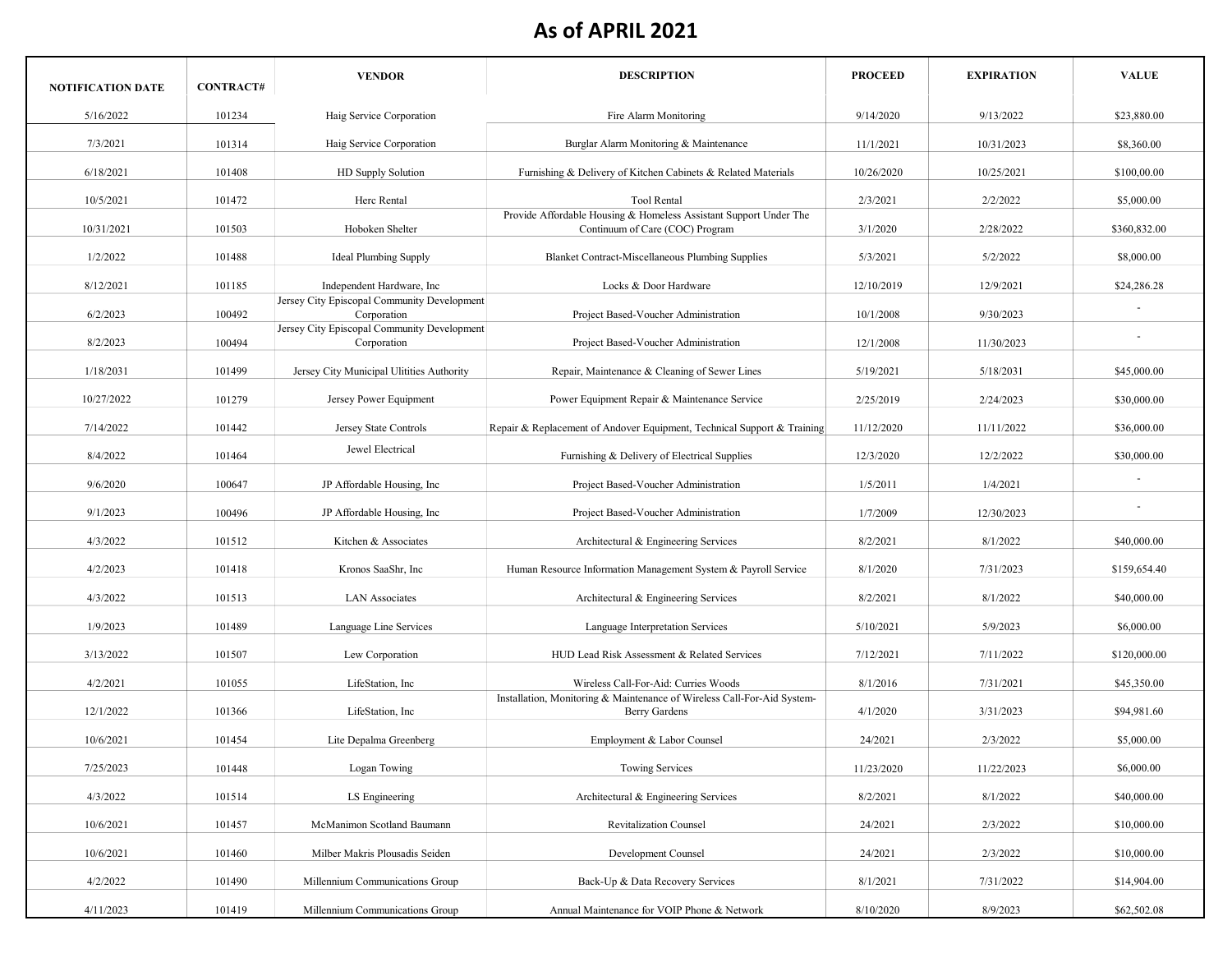| <b>NOTIFICATION DATE</b> | <b>CONTRACT#</b> | <b>VENDOR</b>                                               | <b>DESCRIPTION</b>                                             | <b>PROCEED</b> | <b>EXPIRATION</b> | <b>VALUE</b> |
|--------------------------|------------------|-------------------------------------------------------------|----------------------------------------------------------------|----------------|-------------------|--------------|
| 3/2/2024                 | 101509           | Millennium Communications Group                             | Monitor & Maintenance of JCHA Video Surveillance System        | 7/1/2021       | 6/30/2024         | \$55,600.00  |
| 2/19/2025                | 101381           | Millennium Communications Group                             | Switch Installation, Camera Configuration, License & Support   | 6/20/2020      | 6/19/2025         | \$12,364.50  |
| 4/4/2022                 | 101407           | Mir Refinish                                                | Bath Tub Reglaze & Resurface                                   | 8/3/2020       | 8/2/2022          | \$24,000.00  |
| 7/3/2022                 | 101254           | Moosewood Tree Service                                      | Tree Trimming & Related Service                                | 11/1/2020      | 10/31/2022        | \$64,000.00  |
| 8/2/2021                 | 101440           | Nathan Lane Agency                                          | Comercial Auto & Excess Auto Liability Insurance               | 12/1/2020      | 11/30/2021        | \$22,226.56  |
| 6/2/2022                 | 101421           | National Water Main Cleaning Co.                            | Cleaning for Sewer & Storm Ejector Pump Pits                   | 10/1/2020      | 9/30/2022         | \$15,000.00  |
| 10/6/2021                | 101459           | Nee Plata Law                                               | <b>Revitalization Counsel</b>                                  | 24/2021        | 2/3/2022          | \$10,000.00  |
| 10/6/2021                | 101461           | Nee Plata Law                                               | Development Counsel                                            | 24/2021        | 2/3/2022          | \$5,000.00   |
| 1/31/2023                | 101496           | Nestle Waters of North America                              | Furnishing & Delivery of Bottled Water                         | 6/1/2021       | 5/31/2023         | \$6,000.00   |
| 8/15/2022                | 101376           | New Jersey Public Housing Authority Joint                   | Insurance                                                      | 1/1/2020       |                   |              |
|                          | 101378           | Insurance Fund<br>New Jersey Public Housing Authority Joint |                                                                |                | 12/30/2022        | \$519,422.00 |
| 9/2/2022                 |                  | <b>Insurance Fund</b>                                       | Workers Compensation Insurance Coverage                        | 1/1/2020       | 12/31/2022        | \$519,422.00 |
| 11/3/2020                | 101283           | NW Financial Group                                          | Rental Assistance Demonstration Consultant Service             | 3/4/2020       | 3/3/2021          | \$15,000.00  |
| 4/11/2034                | 100986           | Ocean Tower Associates                                      | Rental Assistance Demonstration                                | 7/6/2015       | 8/9/2034          | \$108,274.72 |
| 10/12/2021               | 101354           | Online Rental Exhange                                       | Tenant Court Record Searches, Credit & Criminal History Report | 2/10/2020      | 2/9/2022          | \$50,000.00  |
| 8/2/2022                 | 101446           | Para-Plus Translation                                       | <b>Translation Service</b>                                     | 12/1/2020      | 11/30/2022        | \$6,000.00   |
|                          | 100988           | Pennrose Properties                                         | Revitalization Development Management                          | 11/24/2008     |                   |              |
| 1/31/2021                | 100671           | Pennrose Properties, LLC                                    | <b>Project Based Vouchers</b><br>A Harry More Phase III        | 6/1/2011       | 5/31/2021         |              |
| 10/13/2022               | 101369           | Pest Shop Corp D/B/A Environmental<br>Chemicals             | Furnishing & Delivery of Exterminating Supplies                | 2/10/2020      | 2/9/2022          | \$59,593.29  |
| 5/3/2026                 | 101521           | <b>Pitney Bowes</b>                                         | <b>Equipment Rental</b>                                        | 9/1/2021       | 8/31/2026         | \$13,910.40  |
| 10/31/2023               | 101326           | Plymouth Rock Energy                                        | Natural Gas Supplier                                           | 2/1/2020       | 1/31/2023         |              |
| 1/3/2022                 | 101494           | Polcari & Company                                           | Fiscal & Compliance Audit of 254 Bergen Avenue (NJHMFA #1099)  | 8/1/2021       | 7/31/2022         | \$7,200.00   |
| 1/3/2022                 | 101495           | Polcari & Company                                           | Fiscal & Compliance Audit of Arlington Gardens (CPC #4138)     | 8/1/2021       | 7/31/2022         | \$7,200.00   |
| 1/3/2022                 | 101508           | Polcari & Company                                           | Independent Financial & Compliance Audit FYE 03/31/2021        | 9/1/2021       | 8/31/2022         | \$34,100.00  |
| 2/23/2022                | 101506           | PraxAir                                                     | Furnishing & Delivery of Acetylene Refill Tanks                | 6/22/2020      | 6/21/2022         | \$3,000.00   |
| 5/2/2022                 | 101430           | Priority One Security                                       | Security Guard Service-Berry Gardens & Curries Woods           | 8/31/2020      | 8/30/2022         | \$740,000.00 |
| 7/14/2021                | 101333           | Professional Reproductions                                  | Reproduction & Blueprinting Services                           | 11/12/2020     | 11/11/2021        | \$25,000.00  |
| 10/6/2021                | 101456           | Rainone Coughlin Minchello                                  | Employment & Labor Counsel                                     | 24/2021        | 2/3/2022          | \$5,000.00   |
| 10/6/2021                | 101463           | Rainone Coughlin Minchello                                  | Development Counsel                                            | 24/2021        | 2/3/2022          | \$2,500.00   |
| 4/3/2022                 | 101515           | Remington & Vernick Engineers                               | Architectural & Engineering Services                           | 8/2/2021       | 8/1/2022          | \$40,000.00  |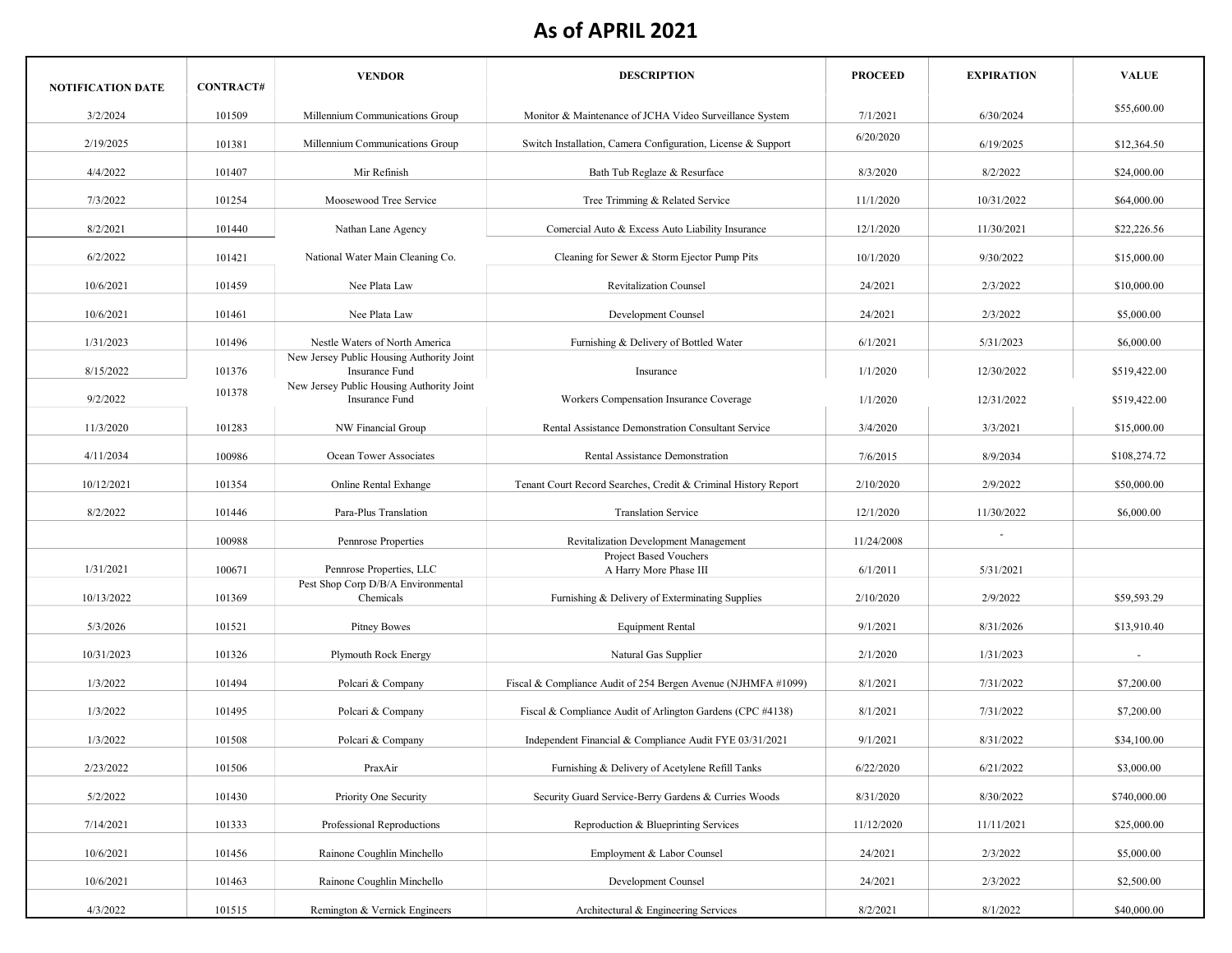| <b>NOTIFICATION DATE</b> | <b>CONTRACT#</b> | <b>VENDOR</b>                              | <b>DESCRIPTION</b>                                                          | <b>PROCEED</b> | <b>EXPIRATION</b> | <b>VALUE</b>        |
|--------------------------|------------------|--------------------------------------------|-----------------------------------------------------------------------------|----------------|-------------------|---------------------|
| 10/6/2021                | 101458           | Reno & Cavanaugh                           | <b>Revitalization Counsel</b>                                               | 24/2021        | 2/3/2022          | \$30,000.00         |
| 10/6/2021                | 101451           | Ruderman Roth                              | Employment & Labor Counsel                                                  | 24/2021        | 2/3/2022          | \$40,000.00         |
| 7/3/2022                 | 101265           | Scientific Boiler Water Conditioning Co.   | <b>Boiler Chemical Water Treatmment</b>                                     | 11/1/2020      | 10/31/2022        | \$20,300.00         |
| 8/2/2023                 | 100495           | Seed Corp. (Start Easy Eagle Dev.)         | Voucher Based Program                                                       | 11/30/2018     | 11/30/2023        |                     |
| 5/9/2022                 | 101429           | Sherwin Williams                           | Furnishing & Delivery of Paint & Paint Supplies                             | 9/7/2020       | 9/6/2022          | \$68,000.00         |
| 5/3/2025                 | 100674           | Siemens Building Technologies, Inc.        | Energy Performance Contract All JCHA Public Housing Developments            | 9/1/2010       | 8/31/2025         | \$1,912,477.58      |
| 1/31/2023                | 101493           | <b>SMAC</b> Corporation                    | Tuck-Pointing & Brick Work Repair & Maintenance                             | 6/1/2021       | 5/31/2023         | \$50,000.00         |
| 9/15/2020                | 101341           | Sprague Resources, LLC                     | Furnishing & Delivery of #2 Fuel Oil                                        | 1/13/2020      | 1/13/2022         | \$468,225.00        |
| 8/11/2022                | 101262           | Starplast                                  | Janitorial Supplies                                                         | 12/10/2020     | 12/9/2022         | \$24,063.19         |
|                          | 100503           | <b>Stegman Apartments</b>                  | Project Based-Voucher Administration                                        | 9/1/2019       | 8/31/2024         |                     |
| 3/16/2022                | 101392           | Superior Welding Company                   | <b>Welding Services</b>                                                     | 7/15/2019      | 7/14/2022         | \$40,000.00         |
| 3/16/2022                | 101405           | Superior Welding Company                   | Boiler Tube Replacement                                                     | 7/15/2019      | 7/14/2022         | \$20,000.00         |
| 6/2/2021                 | 101486           | <b>Surach Electrical Contractors</b>       | Emergency Replacement of Fire Alarm Systems-Arlington Gardens               | 2/3/2021       | 9/30/2021         | \$58,195.00         |
| 10/30/2021               | 101505           | <b>Surach Electrical Contractors</b>       | Access Control, CCTV, Fire Alarm, Burgular Alarm, Motor Pumps &<br>Controls | 2/28/2021      | 2/27/2022         | \$6,000.00          |
| 1/3/2022                 | 101374           | <b>Surach Electrical Contractors</b>       | Fire Alarm Inspection, Maintenance & Repair                                 | 5/4/2020       | 5/3/2022          | \$40,000.00         |
| 8/2/2021                 | 101336           | Tele Tech Corp D/B/A Call Experts          | Emergency Call Answering Service                                            | 12/1/2019      | 11/30/2021        | \$5,400.00          |
| 10/31/2022               | 101473           | Tele Tech Corp D/B/A Call Experts          | Telephone Answering Services                                                | 3/1/2021       | 2/28/2023         | \$7,200.00          |
| 10/31/2023               | 100534           | The Michael's Development Company          | Project Based-Voucher Administration                                        | 3/1/2019       | 2/28/2024         |                     |
|                          |                  |                                            |                                                                             |                |                   |                     |
|                          | 101147           | The Michael's Development Company          | Revitalization Development Management                                       | 7/20/2009      |                   |                     |
| 7/3/2022                 | 101329           | The Nelrod Group                           | <b>Blanket Contract-Rent Reasonability Studies</b>                          | 11/1/2019      | 10/31/2022        | \$16,000.00         |
| 10/13/2021               | 101269           | <b>Thomson Reuters</b>                     | Online Legal Resource Services                                              | 2/11/2019      | 2/10/2022         | \$14,186.25         |
| 3/16/2022                | 101311           | ThyssenKrupp Elevator Corp                 | Elevator Maintenance & Repair Service                                       | 7/15/2019      | 7/14/2022         | \$366,000.00        |
| 8/2/2021                 | 101334           | T-Mobile USA                               | Cellular Services                                                           | 12/1/2019      | 11/30/2021        | \$25,000.00         |
| 7/17/2021                | 101445           | Tsigonia Paint, Lumber & Building Supplies | Blanket Order-Miscellaneous Painting Supplies                               | 11/17/2020     | 11/16/2021        | \$6,000.00          |
| 3/2/2030                 | 101020           | Unico Towers                               | Voucher Administration                                                      | 9/1/2015       | 6/30/2030         |                     |
| 6/16/2022                | 101255           | Unique Glass & Door                        | Glass Replacement Service                                                   | 10/15/2018     | 10/14/2022        | \$50,000.00         |
| 1/52022                  | 101492           | United Way of Hudson County                | Housing & Supportive Services for Life Starts Programs I & II               | 5/6/2021       | 5/5/2022          | \$50.00 PER INSPECT |
| 5/8/2023                 | 101320           | Universal Electric Motor Service inc       | Motor and Accessories Repair                                                | 9/6/2021       | 9/5/2023          | \$46,000.00         |